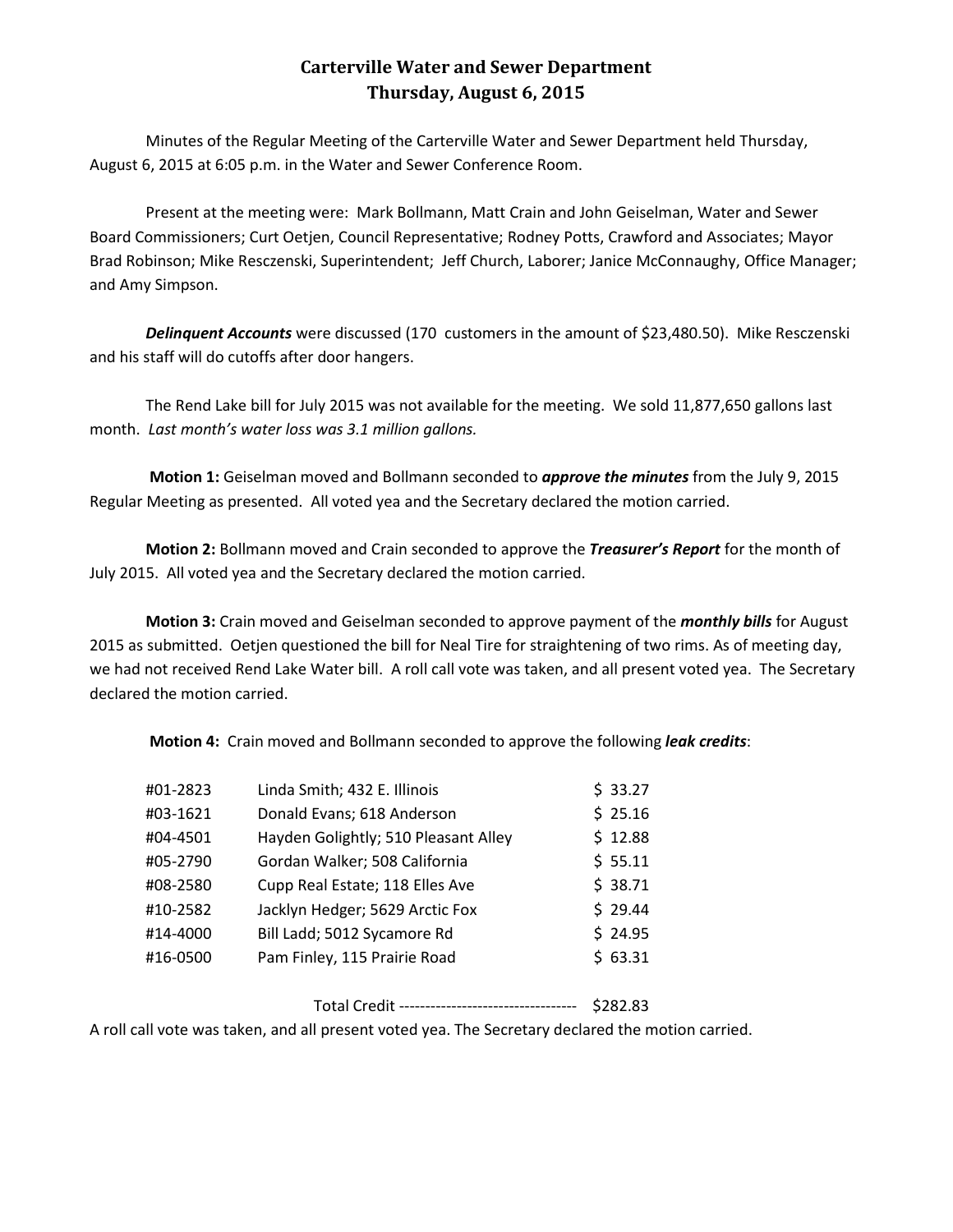Carterville Water and Sewer Board Thursday, August 6, 2015 Page 2

|          | <b>Notion 5:</b> Crain moved and Boliman seconded to approve the following <i>pool cred</i> |             |
|----------|---------------------------------------------------------------------------------------------|-------------|
| #01-2010 | Mike Reams; 713 Pear                                                                        | \$47.60     |
| #03-1562 | Mike Smith; 617 Anderson                                                                    | \$23.70     |
| #07-3230 | Steve Crane; 909 Glenn                                                                      | \$59.50     |
| #07-4260 | Carrie Banovz; 503 Country Club Ln                                                          | \$32.20     |
| #09-0182 | Kevin Edwards; 312 Missouri                                                                 | \$52.50     |
| #12-3781 | Wayne Klopcic; 1009 Cheryl Dr                                                               | \$56.00     |
| #12-6621 | John Streuter; 510 Canary Ln                                                                | \$63.00     |
| #13-1022 | Kurt Campbell; 910 Whitecotton                                                              | \$17.50     |
| #13-1080 | Keith Wilson; 905 Whitecotton                                                               | \$35.00     |
| #13-1340 | Orbie Glaub; 4224 Sycamore                                                                  | \$.<br>9.35 |
| #16-0180 | Cody Ashton; 115 Lyndsey Ln                                                                 | \$62.83     |
|          |                                                                                             |             |

**Motion 5:** Crain moved and Bollman seconded to approve the following *pool credits*:

Total Credit ---------------------------------- \$411.58

A roll call vote was taken, and all present voted yea. The Secretary declared the motion carried.

## **Mike Resczenski Report:**

*(This was given later in the meeting as Mike arrived at about 6:30 p.m.)*

## **Rodney Potts – Crawford and Associates**

**UV Disinfection**: Notice to proceed was given. Haire Plumbing is submitting shop drawings and will begin in 2 weeks. Item #14 Water and Sewer Extension to Bishop/Kovach, Haire Plumbing will be doing this project first. (Still waiting for the de-annexation from Cambria) and then Haire Plumbing will begin the UV Disinfection. We received the UV Disinfection equipment on Tuesday, August 4, 2015. Construction should begin in two weeks.

**Bar Screen**: Shop drawings have come in and have been sent to Parkson for approval. They are ready to go into fabrication on the bar screen. Rodney will set up a pre-construction meeting on the UV Disinfection with Haire Plumbing and while they are here have them look at the bar screen also and to get a price tag.

**Inflow/Infiltration Plan**: EPA wants to meet with us (nothing out of line or to worry about) and work through a schedule and make sure EPA is in agreement with our plans. Greg Spencer from EPA is looking to establish the meeting date. EPA requested a 60 day time extension. EPA is looking to push us along to finish these projects.

**Valley Drive Lift Station**: Pay estimates to Wiggs Excavating No #2 and the Resident Inspection. The project is at 80% on completion.

**Motion 6:** Geiselman moved and Bollman seconded to authorize the *Pay Estimate No. 2 for Wiggs Excavating in the amount of \$36,679.50*. All voted yea and the Secretary declared the motion carried.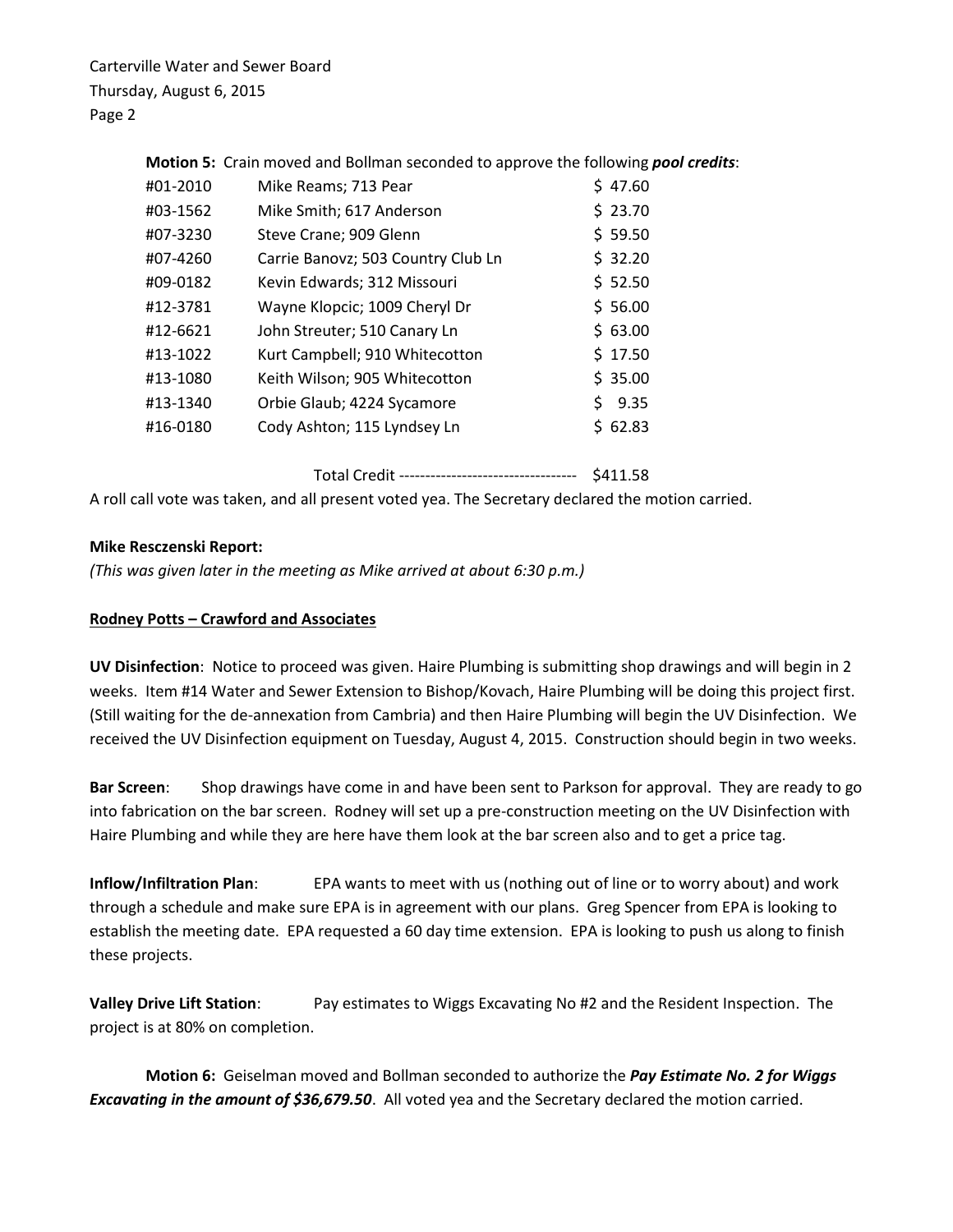Carterville Water and Sewer Board Thursday, August 6, 2015 Page 3

**Motion 7:** Geiselman moved and Crain seconded to authorize the *Resident Inspection for Crawford & Associates in the amount of \$5,907.00.* All voted yea and the Secretary declared the motion carried.

**CDAP Sewer Grant #12-242003 Interceptor Sewer**: No bill from contractor as of yet. The contractor is out doing clean up. Ronnie is making sure all issues are being addressed before any final funds will be issued.

**Bishop/Kovach Extension**: Haire Plumbing has this project first before going to sewer plant to do the UV Disinfection. We are still waiting on the de-annexation from Cambria.

**Water Extension to Refuge:** We are ready to bid the project. Rodney received the permanent easement for our line on the Refuge property. Everything is in place and so is the funding. Refuge will pay 100% of this project.

**Motion 8:** Bollmann moved and Crain seconded to begin the bidding process for the Water Extension to the Refuge. All voted yea and the Secretary declared the motion carried.

**Sludge Holding Structure**: Concrete sludge holding structure before going over to the sludge field. Rodney has a set of plans for EPA in order to get a permit. The structure is a three sided box (50 foot wide and 100 foot long) with a concrete bottom on it. Small grade on the concrete so the water will drain from the sludge and drain directly to the lagoon. Rodney recommends a cover for this structure to try to keep it dry. Rodney passed around maps and EPA is good with this project. Oetjen voiced concern with the smell from this holding structure. Rodney said as long as you alleviate the water from the holding structure this should not be a problem. Oetjen suggested looking at walling the structure down and place vents in the top and the air is at the higher level. Rodney concerned about the build-up of gas.

**Motion 9:** Crain moved and Geiselman seconded to begin the permit for the Sludge Holding Structure. All voted yea and the Secretary declared the motion carried.

**Clover Circle and Lindbergh Lane:** Mayor Robinson stated his concern over Clover Circle. When we ran sewer out on Clover Circle previously, we left out three customers. Lindbergh Lane never had sewer to begin with but were able to add a few customers from Venable's new subdivision. Rodney recommended that the board wait to make a decision until we get through the meeting with EPA. He feels that monies will need to be used on EPA recommendations.

**Gerlock Hydrants**: Rodney stated that Donnie has not begun any plans or drawings on the Gerlock waterline and hydrant.

**Mike's Report**: Reported a lot of leaks this past month. Oetjen questioned Mike about the straightening of two rims from Neal Tire. Oetjen also questioned Mike about the repair to the radio warranty and the \$1800.00 cost (only 12 Month warranty). Geiselman asked if the water tower has been repaired and Mike stated it has not been repaired.